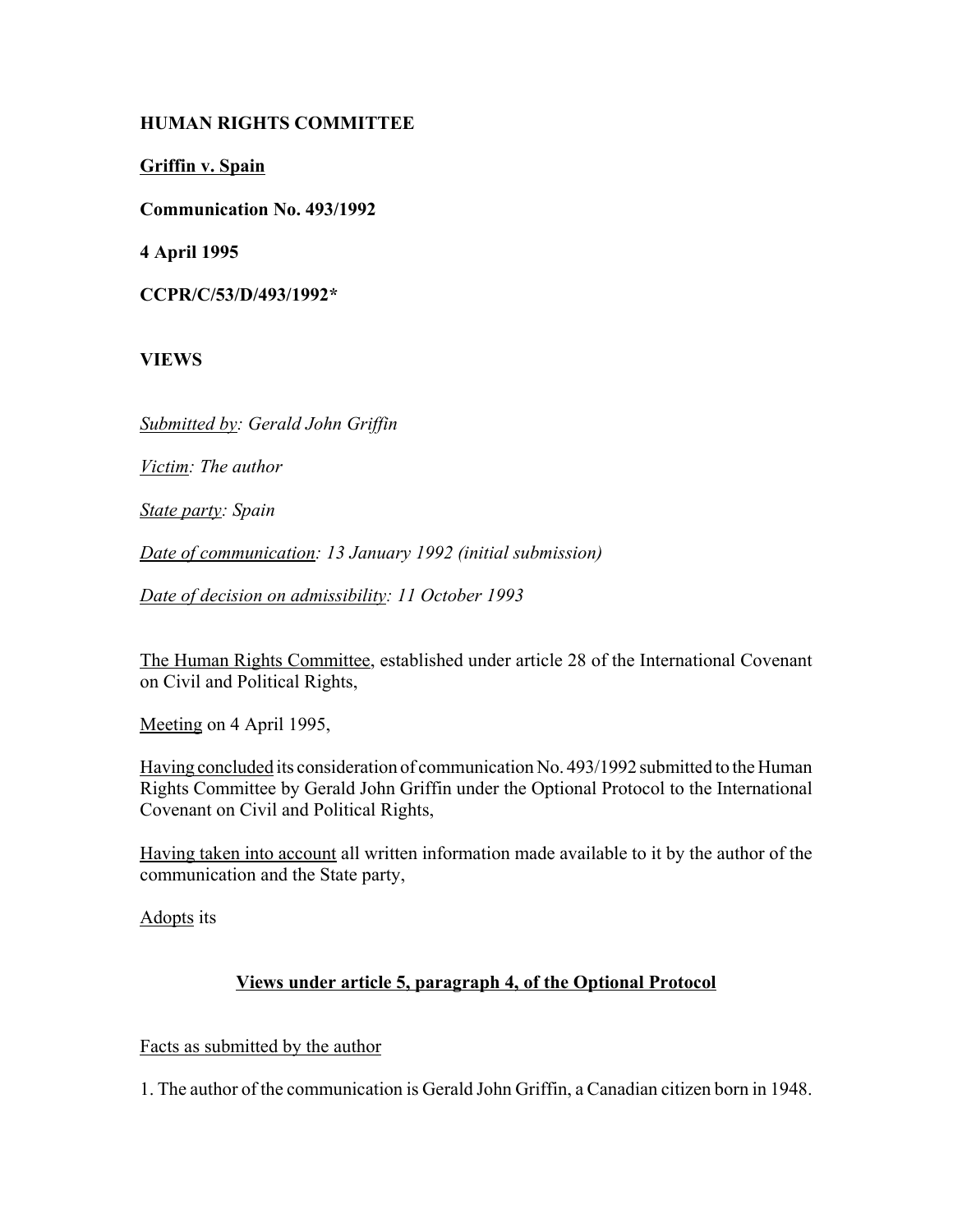At the time of submitting his communication, he was detained at a penitentiary at Vitoria, Spain. He claims to be the victim of violations by Spain of articles 7; 9, paragraphs 1 and 2; 10; 14; 17 and 26 of the International Covenant on Civil and Political Rights.

2.1 In March 1991, the author and an acquaintance, R. L., started a pleasure journey through Europe. Upon arrival in Amsterdam, they rented a camper. R. L. suggested paying the rent with the author's credit card, as his own account was limited, and said that he would later reimburse the author. In Amsterdam, R. L. introduced the author to another Canadian, I. G, with whom he went off to bars on several occasions, leaving the author behind. One day R. L. and I. G. returned with a different camper, claiming that the first one had broken down.

2.2 I. G. suggested meeting again at Ketama, Morocco, where they could stay at a friend's place. The author and R. L. then drove to Morocco, where they spent five days; the camper was parked in a garage.

2.3 On 17 April 1991, on their way back to the Netherlands, the author and R. L. were arrested by the police of Melilla, Spain. It transpired that R. L., I. G. and his Moroccan friend had concealed 68 kilograms of hashish in the camper. R. L. allegedly confessed his guilt and told the police that the author was innocent. It is submitted that, during the interrogation, the police did not seek the assistance of an interpreter, although the author and R. L. did not speak Spanish and the investigating officers did not speak English. The statements were taken down in Spanish.

2.4 On 18 April 1991, the author and R. L. were brought before an examining magistrate. Upon entering the court room, the interpreter allegedly told the author that R. L. had confessed and had said that the author was innocent. The examining magistrate allegedly stated that if the author had no criminal record over the past five years, he would be released within a few days. The author admitted that, in 1971, he had been convicted for possession of 28 grams of hashish and sentenced to six months suspended imprisonment.

2.5 The author was incarcerated at Melilla. Through the mediation of a prisoner who spoke a little English, the author obtained the services of a barrister and a solicitor. He states that the barrister asked for large sums of money, promising on several occasions that she would return with all the documents pertaining to his case and with an interpreter, so as to prepare his defence in consultation with him. The author notes that she tricked him constantly, assuring him and his relatives that he would be released soon. In spite of her promises, she did not prepare his defence. In this context, the author adds that, two days before the start of the trial, she came to the prison, again without an interpreter. With the assistance of a prisoner who spoke broken English, she told the author to reply with "yes" or "no" to all questions posed during the trial.

2.6 On 28 October 1991, the author and R. L. were tried before the Audiencia Provincial (Sector de Malaga) at Melilla. The author states that the court interpreter spoke only a little English and translated into French, but that neither he nor R. L. had any substantial knowledge of French. The barrister, however, did not raise any objections. During the trial, the judge asked the author whether he had always been accompanying R. L. when he drove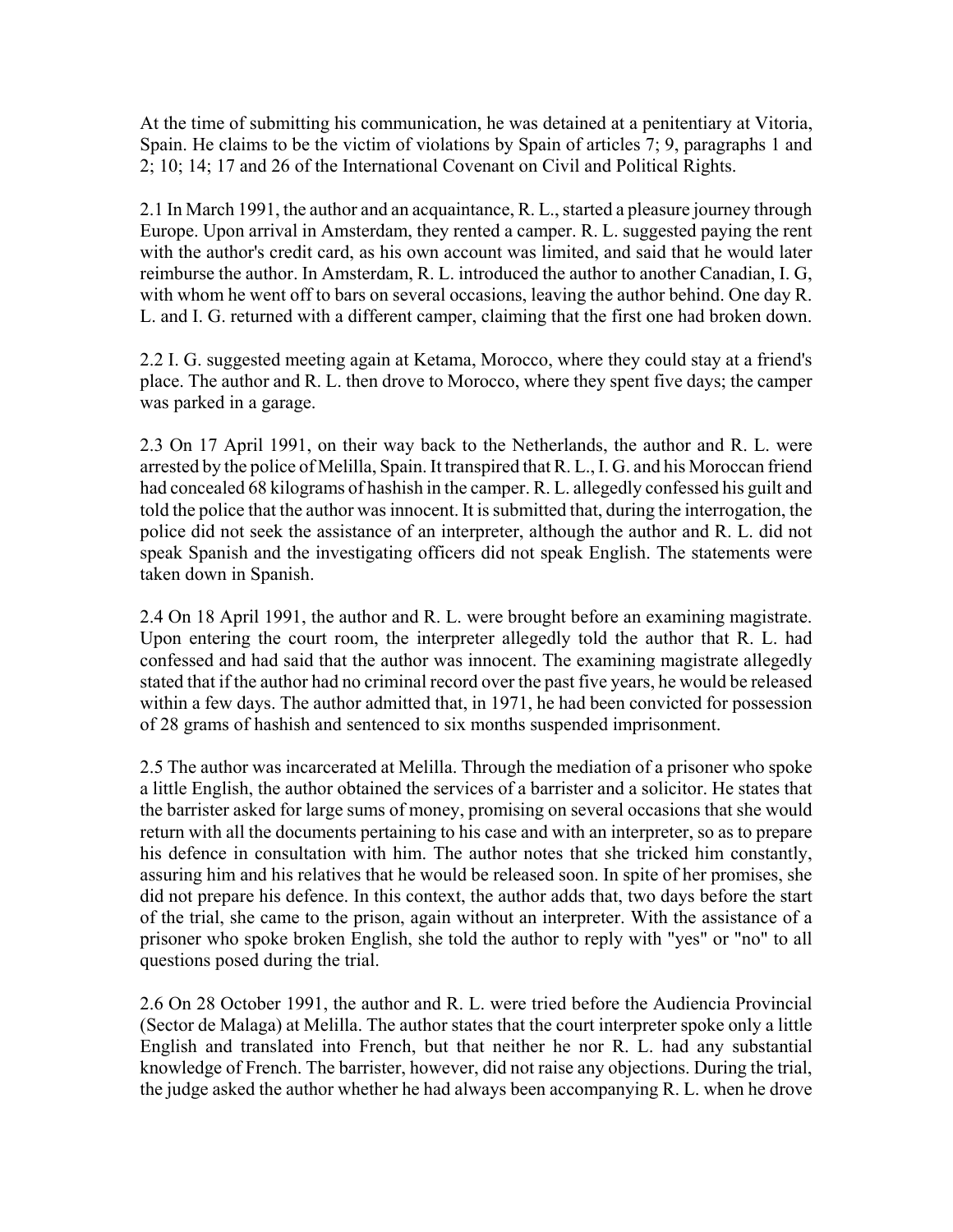the camper. Owing to poor translation of the question, the author misunderstood it and answered in the affirmative.

2.7 The author was sentenced to imprisonment for eight years, four months and one day. He requested his barrister to appeal on his behalf; she first refused, then again requested a large sum of money, upon which the author filed a complaint against her with the bar (Colegio de Abogados) of Melilla.

2.8 On 26 November 1991, riots broke out in the prison of Melilla. Prisoners set fire to the patio and climbed on to the roof. The author explains that as he has a lame leg he could not climb up and, because the guards had locked the door to the main building, he was nearly caught in the fire. He states that,only because he helped to carry a man who appeared to suffer from a heart attack, he was allowed by the guards to leave the patio. After the police intervened with teargas and rubber bullets, and the prison authorities promised improvements in the conditions of detention, the situation calmed down. On 28 November 1991, the author was transferred to a prison at Seville.

2.9 On 10 January 1992, the author was informed that a legal aid lawyer had been assigned to him and that an appeal was being filed on his behalf. He states that he made numerous unsuccessful attempts to obtain information about the identity of the lawyer and the date of the hearing of the appeal. On 7 March 1992, he started a hunger strike to enforce his right to a fair trial. He was subsequently transferred to the infirmary of a prison at Malaga. At the end of June 1992, he learned from another lawyer that the Supreme Court had dismissed the appeal on 15 June 1992. According to the author, the Supreme Court did not give reasons for its decision.

2.10 The author states that his health is poor and that he suffers from extreme depressions because of his unfair treatment by the Spanish authorities. He lost 21 kg because of his hunger strike and developed pneumonia. In September 1992, he resumed eating, as his hunger strike had not had any effect upon the Spanish authorities.

2.11 Finally, the author submits that he has exhausted all available domestic remedies. In this context, he states that he wrote letters to several instances in Spain, including the Constitutional Court, the Ombudsman (Defensor del Pueblo), the judge and public prosecutor and the Prosecutor General (Fiscal General del Estado). The Constitutional Court reportedly replied that it was unable to assist him, but that his case would be passed on to the Prosecutor General. The latter never replied to the author's letters. The Ombudsman reportedly replied that he could not be of any assistance to him because he was awaiting trial. The author questions the effectiveness of this remedy, as the Ombudsman replied to an inmate of the prison that he was unable to assist him because he (the inmate) had already been sentenced. By a letter of 3 March 1992, the prosecutor informed the author that he would look into the claim of absence of a competent interpreter, but he never received any reply.

The complaint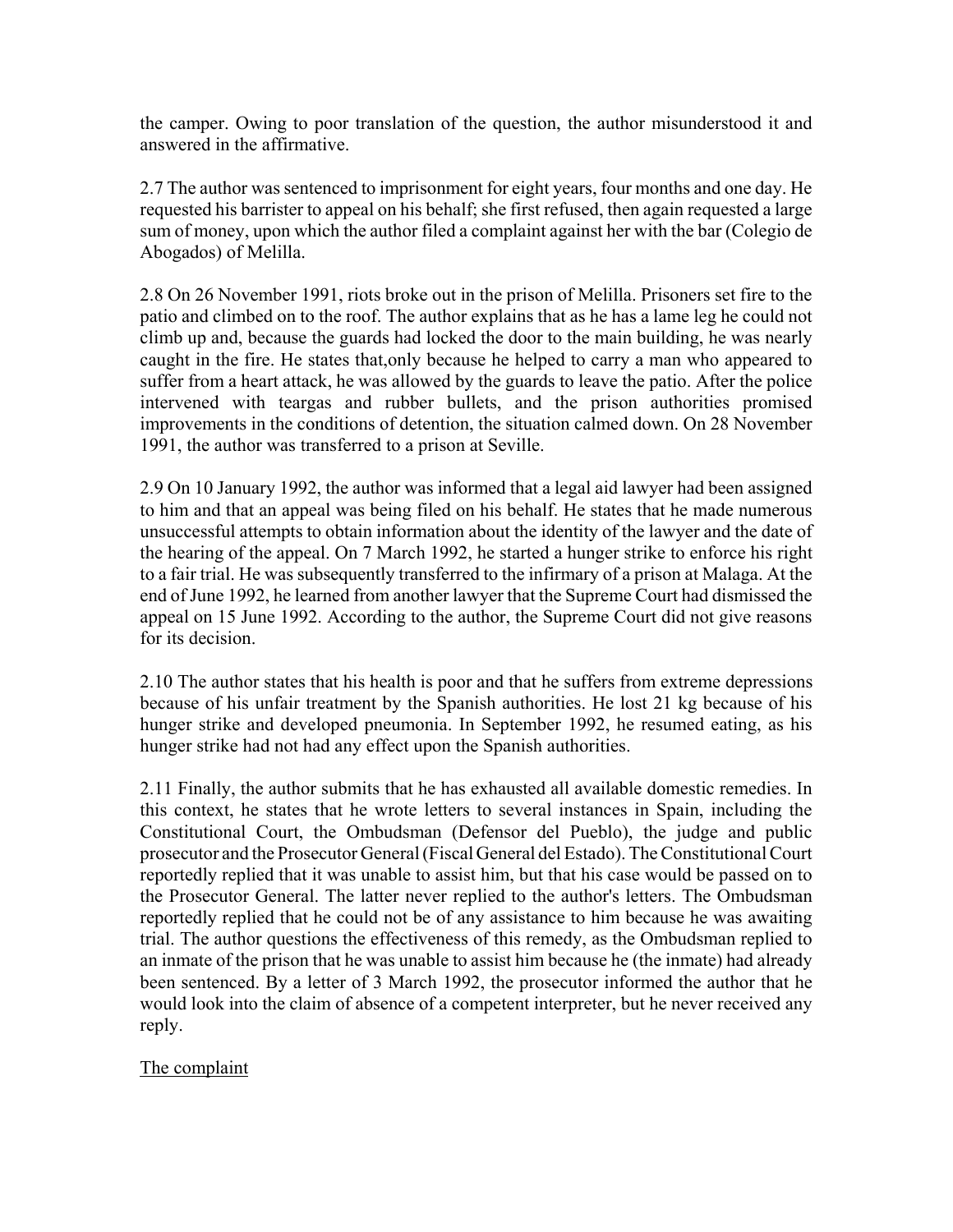3.1 The author claims that he has been subjected to cruel, inhuman and degrading treatment and punishment during his incarceration at the prison of Melilla. The living conditions in this prison are said to be "worse than those depicted in the film 'Midnight Express'"; a 500 yearold prison, virtually unchanged, infested with rats, lice, cockroaches and diseases; 30 persons per cell, among them old men, women, adolescents and an eight-monthold baby; no windows, but only steel bars open to the cold and the wind; high incidence of suicide, selfmutilation, violent fights and beatings; human faeces all over the floor as the toilet, a hole in the ground, was flowing over; sea water for showers and often for drink as well; urinesoaked blankets and mattresses to sleep on in spite of the fact that the supply rooms were full of new bed linen, clothes etc. He adds that he has learned that the prison has been "cleaned up" since the riots, but that he can provide the Committee with a list of witnesses and with a more detailed account of conditions and events in the said prison.

3.2 Concerning article 9, paragraphs 1 and 2, of the Covenant, the author claims that he was arbitrarily arrested and detained since there was no evidence against him. He submits that some people he met in prison and who were charged with a similar offence were either released or acquitted, whereas he was detained in spite of R. L.'s confession and the promise of the examining magistrate to release him if he had no criminal record. He further contends that, as there was no interpreter present at the time of their arrest, he was not informed of the reasons for his arrest and of the charges against him.

3.3 The author claims that, while awaiting trial, he was detained in a cell together with persons convicted of murder, rape, drug trafficking, armed robbery, etc. According to him, there is no distinction between convicted and unconvicted prisoners in Spain. Furthermore, he claims that the Spanish penitentiary system does not provide facilities for reformation and social rehabilitation. In this context, he submits that he, together with an inmate at the Melilla prison, tried to teach reading and writing to some prisoners, but that the prison director did not allow them to do so. Moreover, the prison authorities have ignored all his requests for Spanish grammar books and a dictionary. All this is said to constitute a violation of article 10.

3.4 The author claims that his rights under article 14 of the Covenant have been violated. With regard to unfair trial, he submits that the trial lasted only 10 minutes, that neither he nor R. L. understood what was going on, and that he was not allowed to give evidence or to defend himself. He points out that neither the judge nor the barrister objected to the incompetence of the interpreter, and that his conviction might be based on the discrepancy between his original statement to the examining magistrate (namely, that he was often left behind by R. L. and the other Canadian and that they once returned with a different camper) and his reply at the trial (his affirmation that he was always accompanying R. L. when the latter drove the camper). The author reiterates that there is no evidence against him. In support of his allegations, he encloses two affidavits of R. L, dated 28 January 1992, concerning the author's innocence and the inadequacy of the interpreter. The author further claims that he has been sentenced to a longer term of imprisonment than Spanish nationals normally are in similar cases.

3.5 As to the preparation of his defence, the author affirms that he has never received a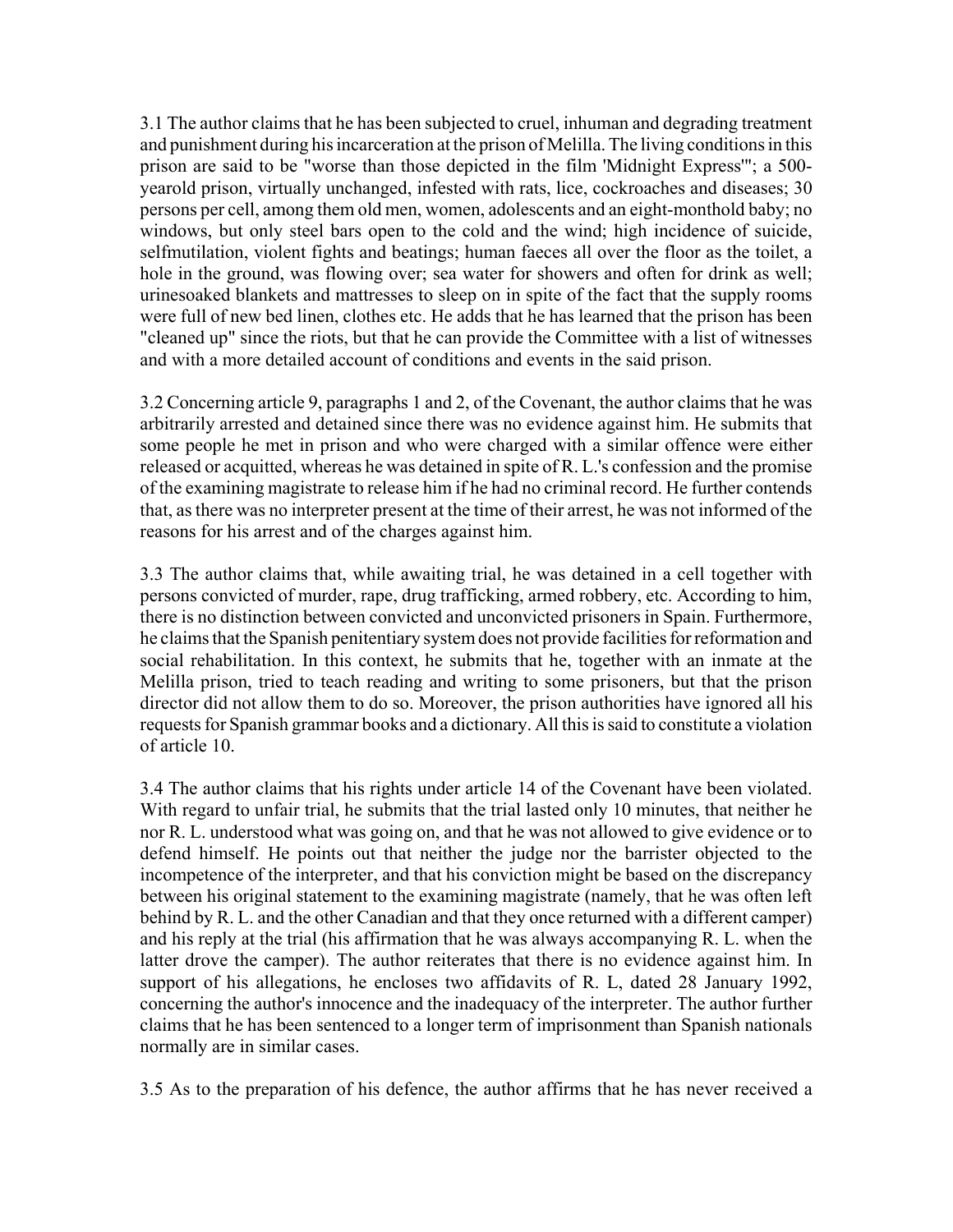single document pertaining to his case. He notes that R. L. had admitted that he owned the camper, that in Canada he had prepared its roof to conceal the drugs, that it was then shipped to the Netherlands where he and I. G. forged the papers and licence plates using those of the camper rented in Amsterdam, and that he had invited the author to join him on the trip merely to make it appear less conspicuous. The author contends that the barrister did not make any efforts to obtain evidence about the veracity of R. L.'s confession, and that she never interviewed them in the presence of an interpreter.

3.6 With regard to the appeal, the author submits that the lawyer assigned to him never sought to contact him to discuss the case. It was not until September 1992, three months after the dismissal of the appeal, that he learned the name of the representative. Furthermore, the author submits that he was denied the opportunity to defend himself on appeal, as the hearing was held in his absence.

3.7 The author further contends that the Spanish authorities have interfered with his mail, in violation of article 17. He submits that on several occasions letters addressed to him by friends, family and his lawyer in Canada were either returned to the sender or simply disappeared.

3.8 Finally, the author claims that he is discriminated against by the Spanish authorities. In this context, he submits that he has not been treated in the same manner before the courts as Spanish nationals are treated, for example with regard to facilities to prepare the defence or length of term of imprisonment. He further submits that the prison authorities have refused to provide him with work (which makes it possible to have the sentence reduced by one day for every day of work), whereas Spanish prisoners are able to obtain work upon request.

#### State party's admissibility information and observations and author's comments

4.1 In its submissions dated 28 October 1992 and 22 March 1993, the State party argues that the communication is inadmissible under article 5, paragraph 2 (b), of the Optional Protocol, as the author has failed to apply for **amparo** before the Constitutional Court of Spain.

4.2 With regard to the claims of illtreatment in prison, the State party refers to the Ombudsman's 1991 report on illtreatment in Spanish prisons. It highlights the efforts made by the Director of Penitentiary Affairs, as well as by the prison officials, to eliminate instances of illtreatment in prison. The Ombudsman points out that his conclusions are based not only on complaints received or periodic visits to the penitentiaries, but also on the results of investigations into such complaints. He reports that, in 1991, his office received only a few sufficiently substantiated complaints about illtreatment; two of them were immediately investigated by the penitentiary administration. He concludes that the Director of Penitentiary Affairs has thoroughly cooperated in the investigation of complaints transmitted to his office by the Ombudsman, and that the penitentiary administration has always performed its duty rapidly and efficiently, by investigating the events complained of, adopting adequate remedies wherever the allegations could be proved, and adopting protective measures for disciplinary proceedings. The State party submits that the Ombudsman received several letters from the author, that each letter was examined by the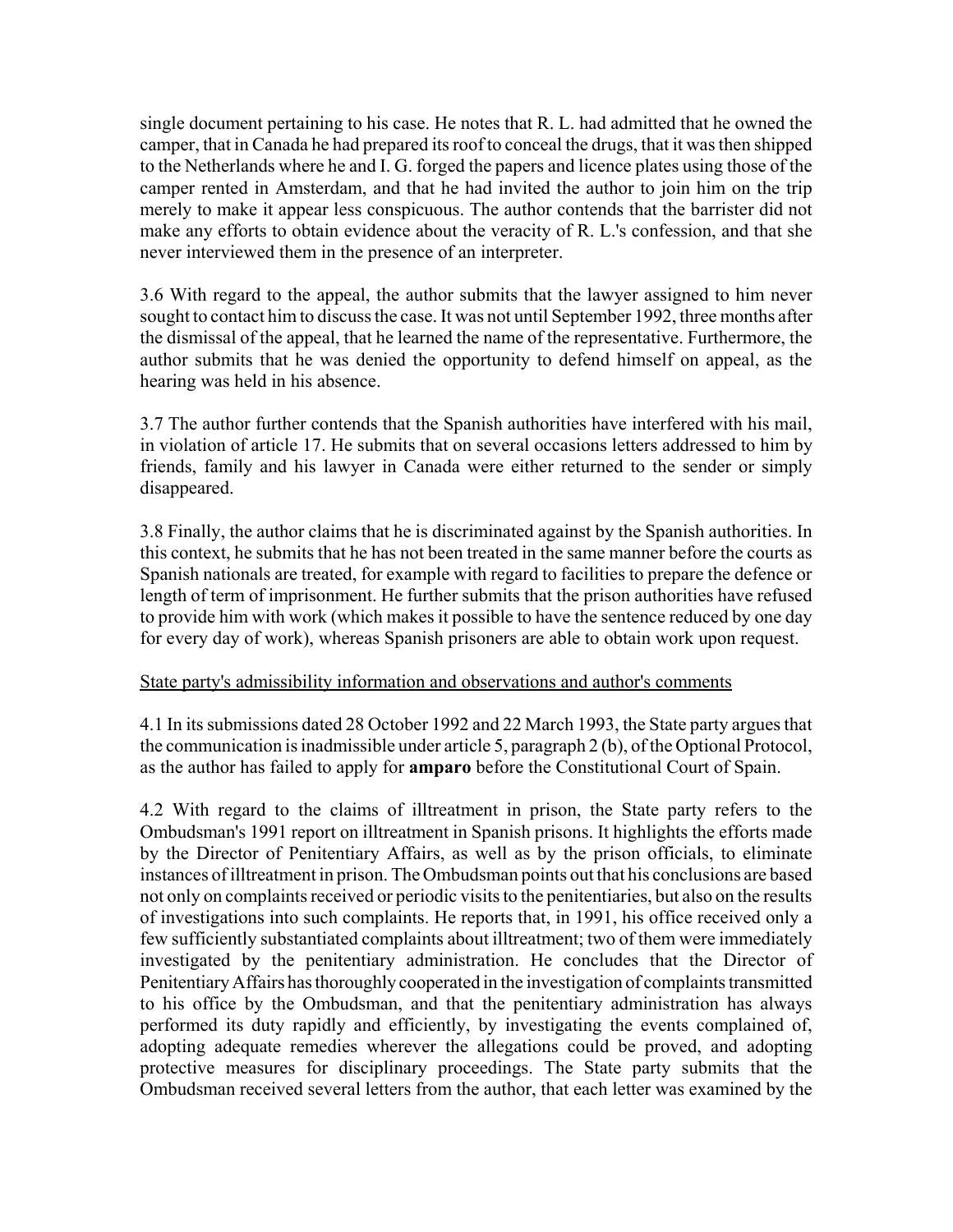Ombudsman, and that on each occasion the author was informed about the Ombudsman's findings.

4.3 The State party notes that, on 31 March 1992, the author was transferred to a prison at Malaga, where he received the necessary medical attention, and where he had numerous interviews with the sociologist and legal adviser, who informed him on the possibilities of his defence. Furthermore, the medical report indicates that the author did not begin a genuine hunger strike but limited himself to selective nutrition, as a result of which he lost 7 kg, and that no serious complications arose. Finally, the State party points out that the author did not initiate proceedings with regard to the alleged inhuman conditions of detention.

4.4 With regard to the author's remaining complaints, the State party submits copies of the relevant documents and argues that:

There was sufficient evidence against the accused for the police to arrest and detain them. In this context, the State party refers to the documents and photographs relating to the quantity of drugs found and their value and to the camper.

Neither the author nor R. L. made any statements to the police. When arrested, they were informed of the charges against them and of their rights, under article 520 of the Code of Criminal Procedure. Although a lawyer was assigned to them, the author and R. L. indicated that they did not want to make any statements in the absence of an interpreter.

While represented by a lawyer and assisted by an interpreter, the author made the following deposition during the preliminary hearing: "that he had no knowledge of the drugs which were hidden in the camper, that he was travelling with his friend, that they made a stop at Ketama where they stayed for five days, that the camper was parked in a garage near to the house, the camper from the other Canadian whom they had met in Amsterdam".

R. L.'s deposition reads as follows: "that he went to Morocco with the intention to pick up the hashish and to transport it to Canada, that a third person had contacted him for this purpose, that he did not know this person's name, ..., that Gerald John Griffin did not know of the hashish, that he only accompanied him for the purpose of tourism, that they spent seven days in Ketama, doing sightseeing during those seven days, that they were lodged at the house of a Moroccan friend, who was a friend of his Canadian friend (I. G.), ...".

Upon inquiry, the examining magistrate was informed by Interpol in Canada that the author had a prior criminal record for holding and distributing narcotics, for which he had been sentenced to six months' (suspended) imprisonment.

Likewise, a letter, dated 9 October 1991, from the Solicitor General of Canada, addressed to the author's counsel in Canada, belonged to the documents bearing on the case; in that letter, counsel was informed that the author had been granted a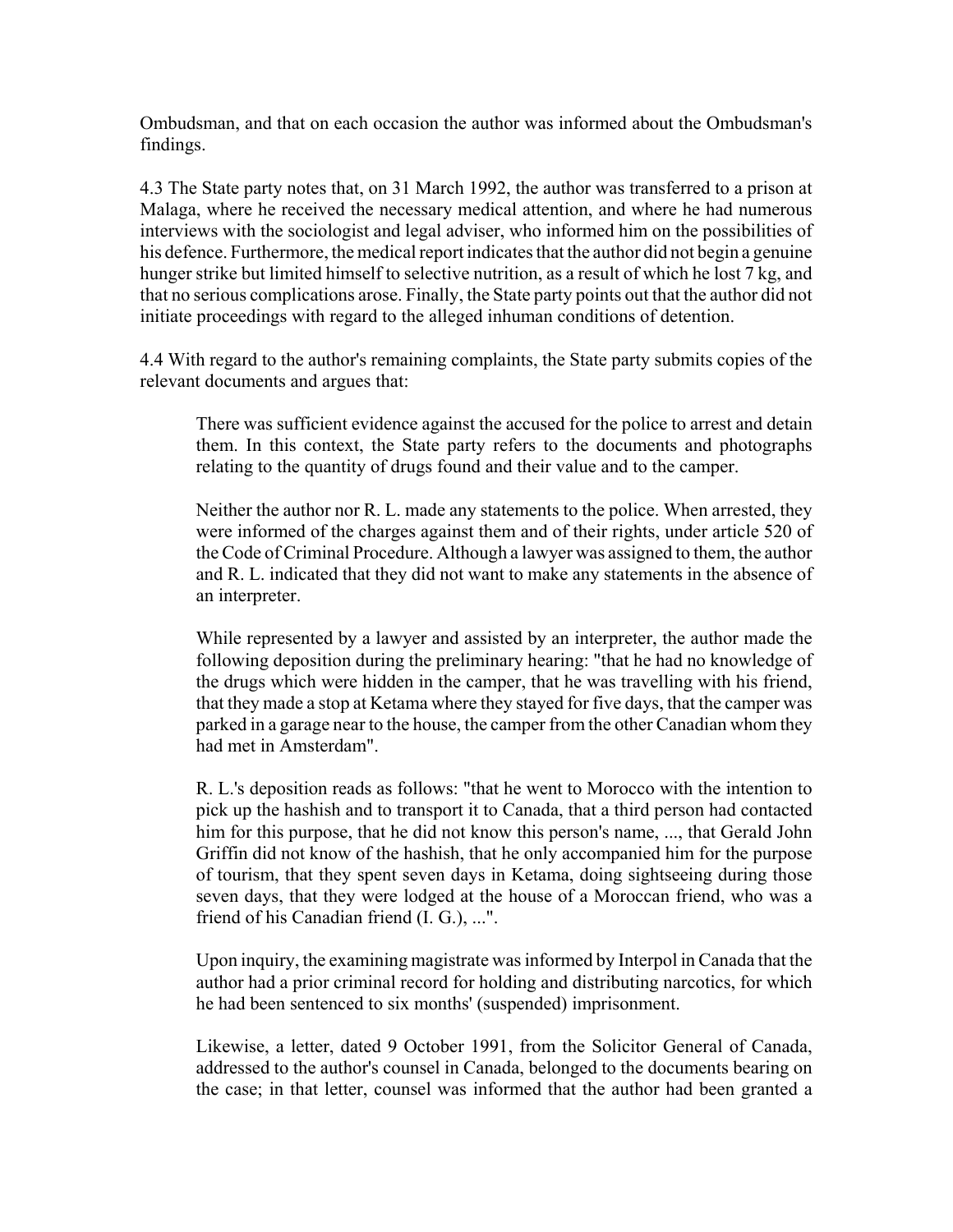pardon under the provisions of the Criminal Records Act.

According to forensic experts at Melilla, drug traffickers generally claim that one of them is innocent. In evaluating the evidence in drug trafficking offences, the courts do not only consider the statements made by the accused, but also the quantity of drugs involved and the hiding-place.

The alleged inadequate preparation and conduct of the author's defence at the trial cannot be attributed to the State party, as the barrister was privately retained.

Besides, the State party submits, the barrister's professional skills are reflected in her letter of 22 November 1991, addressed to the Colegio de Abogados of Melilla. In that letter, the barrister states that, on 30 October 1991, she informed the author of his sentence, and of the possibility of appealing to the Supreme Court by way of request for cassation, either with the assistance of a solicitor and barrister assigned to him by the judicial authorities, or by retaining them privately. The author instructed her to prepare and file a petition for leave to appeal, which she set out to do on 2 November 1991. However, on 8 November 1991, the author informed her of his decision to retain another lawyer for the purpose of the appeal. By registered letter of 11 November 1991, she pointed out to the author that he had to grant power of attorney to any lawyer retained by him. She further informed him that she would forward all documents in his case to his representatives, once he had provided her with their names and addresses, and once he had paid the outstanding fees. On 21 November 1991, she was notified that the Audiencia de Malaga considered that the appeal had been prepared and that it summoned the defence to appear before the Supreme Court in 15 days. She then immediately called the author and again pointed out to him the urgency of empowering the solicitor and barrister who would represent him. Upon contacting the barrister who, according to the author, had agreed to represent him, she was told that he was not in charge of the appeal.

The State party points out that, subsequently, the author's barrister, concerned about the expiration of the statute of limitations and about the fact that the author had not taken any measures to secure legal representation, requested the Colegio to intervene.

Upon instructions of the Colegio, the author's solicitor requested the Supreme Court, on 29 November 1991, to assign legal assistance to the author and to stay the proceedings in the intervening period. The State party submits that it was only after this intervention that the author himself requested legal aid.

Both the accused made statements during the trial, while assisted by an interpreter and a lawyer. No complaints were ever received about the competence of the court interpreter who is assigned to the tribunals of Melilla.

It is noted that the judge asked R. L. and not the author whether he was always accompanied by the latter, whereupon R. L. answered "that the author accompanied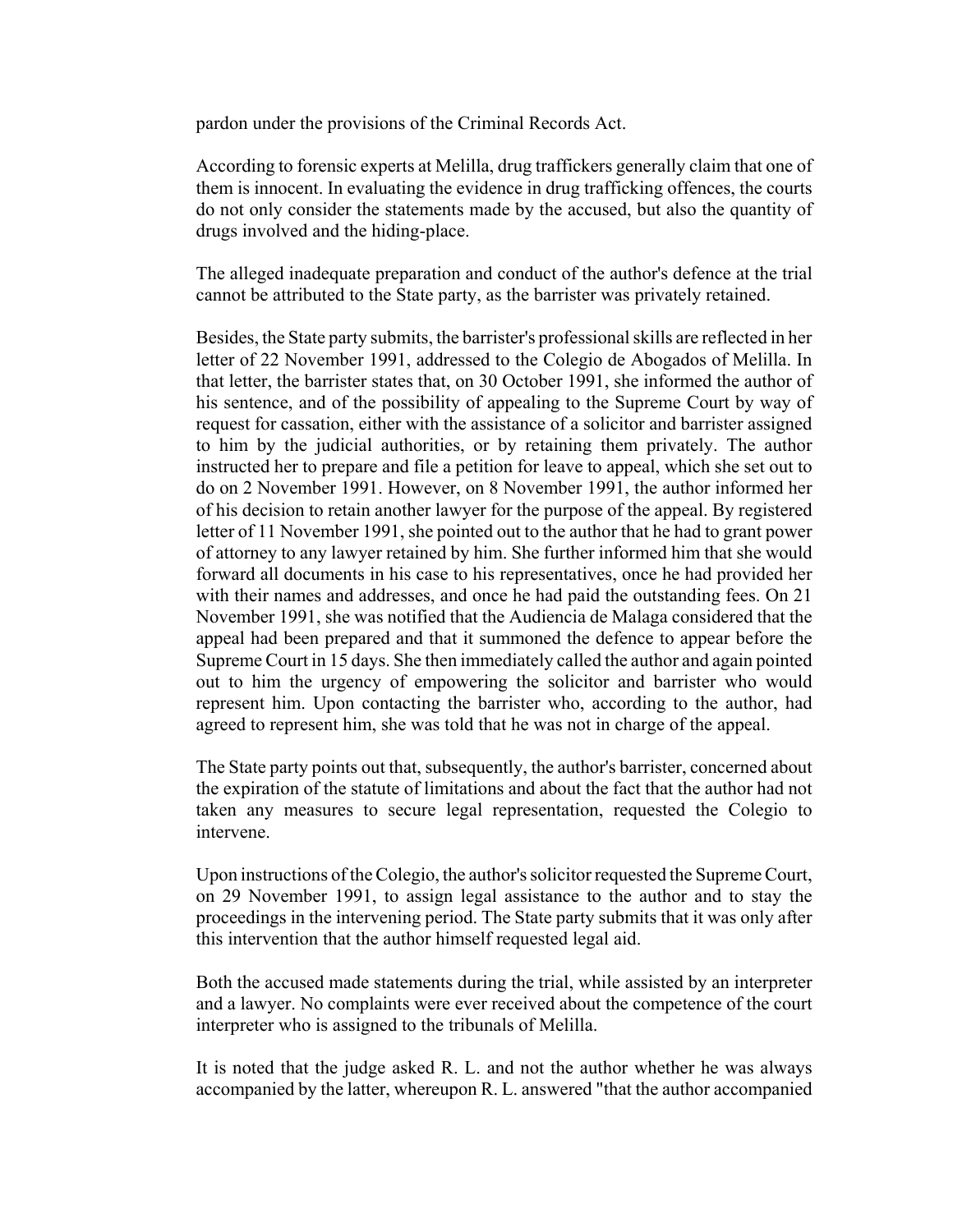him during the whole trip". According to the State party, the judges concerned never directed any question to the author.

On 15 June 1992, the Supreme Court dismissed the author's appeal; the written judgement was issued on 3 July 1992. The State party submits that the author was adequately represented on appeal; in this context, it refers to the grounds of appeal. It further submits that the barrister who was assigned to the author and who filed the grounds ofappeal received a telephone call from another lawyer, who requested permission, on behalf of the Canadian Embassy, to conduct the author's defence before the Supreme Court. By a letter of 15 June 1992, the barrister granted permission.

4.5 The State party reiterates that the author has not applied for **amparo** before the Constitutional Court, although it was adequately explained to him how to proceed.

5. In his comments, the author reiterates that he has exhausted domestic remedies and encloses letters addressed to him by the Ombudsman, and the Registrars of the Supreme Court and the Constitutional Court. The Ombudsman, by letters of 11 December 1991 and 7 April 1992, informed the author of his right to legal representation and that he could not be of any assistance to him while the judicial proceedings were still pending in his case. By a letter of 5 February 1992, the Registrar of the Constitutional Court informed the author about the requirements for the recourse of **amparo**, among which were:

enclosure of a copy of the decision from which leave to appeal is sought;

exhaustion of all remedies available concerning the protection of the constitutional rights invoked;

the request for **amparo** should be made within 20 days following the notification of the decision which allows no further appeal;

representation by a solicitor and barrister; a request for legal aid should be accompanied by a detailed report of the facts on which the recourse of **amparo** is based.

The author was further informed that his letter would be sent to the Prosecutor General who would take action in his case, if deemed necessary.

### The Committee's decision on admissibility

6.1 At its forty-ninth session, the Committee considered the admissibility of the communication. It noted the State party's contention that the communication was inadmissible because the author had failed to apply for **amparo** before the Constitutional Court, and had not fulfilled the procedural requirements that must be met if he wanted to avail himself of this remedy. It noted the author's allegation, which remained uncontested, that, after two years of imprisonment, he had not received any of the court documents in his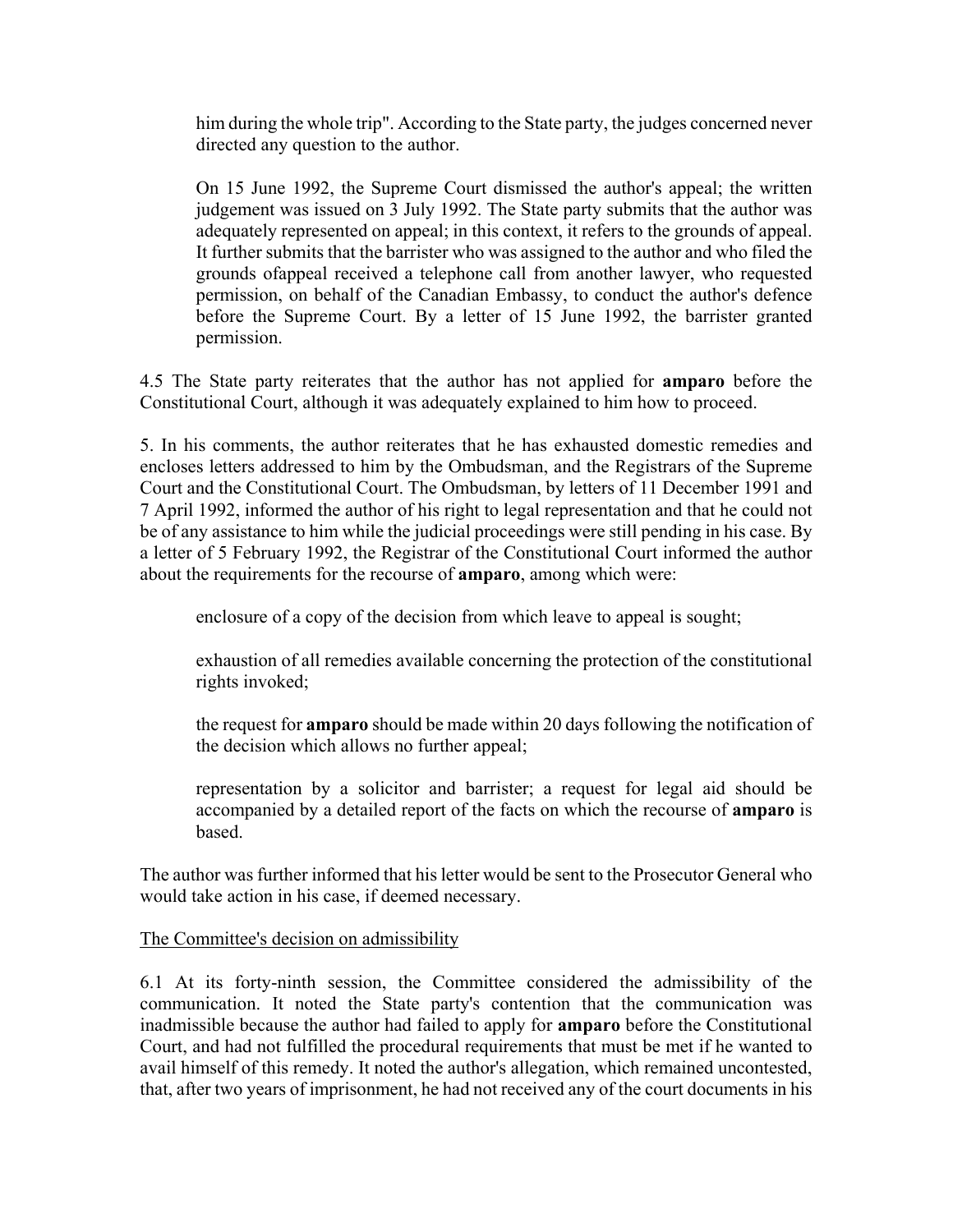case, which are a requisite for an appeal to the Constitutional Court. The Committee further observed that the Supreme Court had dismissed the author's appeal on 15 June 1992, that he was informally notified of that decision at the end of June 1992, and that the lawyer who had been appointed to him had not contacted him to date. In the circumstances of the case, the Committee did not consider that a petition for **amparo** before the Constitutional Court was a remedy available to the author. Furthermore, taking into account the fact that the statutory limits for filing a petition for **amparo** had expired, this remedy was no longer available. It was not apparent that the responsibility for thissituation was attributable to the author. Therefore, the Committee did not find itself precluded from considering the communication under article 5, paragraph 2 (b), of the Optional Protocol.

6.2 The Committee considered that the author had failed to substantiate, for purposes of admissibility, his claims under article 9, paragraph 1, and articles 17 and 26 of the Covenant. Accordingly, the Committee found this part of the communication inadmissible under article 2 of the Optional Protocol.

6.3 The Committee noted that the author had invoked article 7 in respect of his allegations concerning the events and conditions of the prison of Melilla. It found, however, that the facts as described by the author fell rather within the scope of article 10.

6.4 On 11 October 1993, the Committee declared the communication admissible in so far as it appeared to raise issues under article 9, paragraph 2, and articles 10 and 14 of the Covenant.

## The State party's submission on the merits and comments of the author

7.1 In its submission under article 4, paragraph 2, of the Optional Protocol, dated 31 May 1994, the State party indicates that, on 30 April 1993, the author was deported, under the 1983 Strasbourg Convention on the Deportation of Convicted Persons, to serve the rest of his sentence in Canada; he was released on parole on 8 August 1994. The State party refers to its earlier submissions and adds the following:

7.2 As to the claim under article 9, paragraph 2, the State party points out that the author and R. L. were arrested on 17 April 1991, at 11.30 p.m., after the police had searched their camper and discovered the drugs. The police reports (which were also signed by the lawyer who was assigned to the author and R. L. for purposes of an interrogation) reveal that the police refrained from taking statements from both men, because there was no interpreter present at the police station. The State party further points out that, the following morning, both the accused were brought before an examining magistrate; while represented by a lawyer and assisted by an interpreter, and having been informed of the charges against him and of his rights, the author made the deposition referred to in paragraph 4.4. above. On the same day (18 April 1991), the examining magistrate ordered the author's provisional detention. The State party concludes that the author was arrested in accordance with the law and benefited from all procedural guarantees, and that the depositions show the thoroughness with which the arrest was carried out, as well as the promptness with which the author was brought before a judge.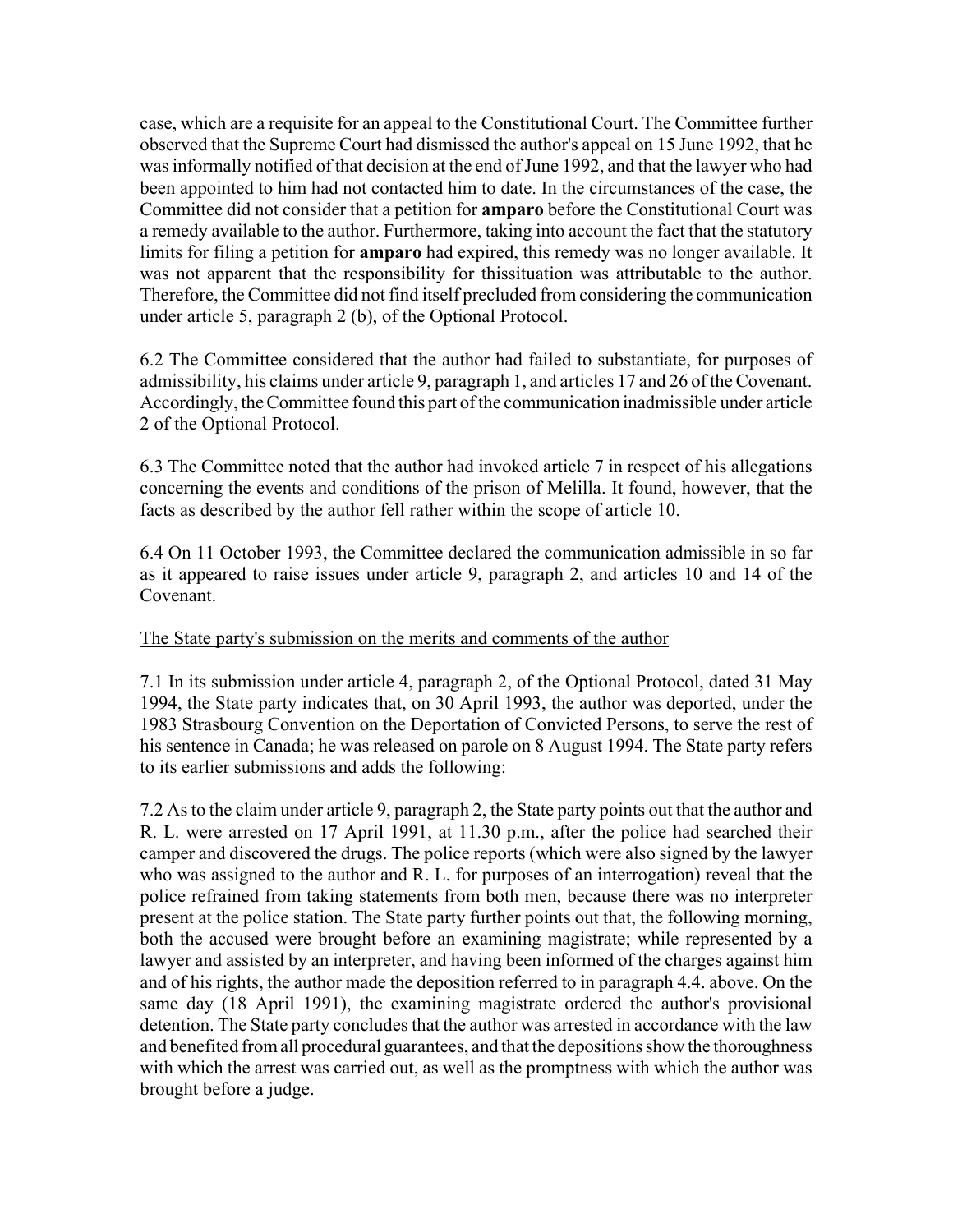7.3 The State party submits that the author's claims under article 10 are unsubstantiated. In respect of the author's allegation that there is no distinction between convicted and unconvicted prisoners in Spain, the State party refers to articles 15 and 16 of the General Penitentiary Act, and submits that a distinction is made between accused and convicted persons and, within the category of convicted persons, between first offenders and recidivists. In particular, article 16 of the Act provides that, upon entering a penitentiary, prisoners will be immediately separated, taking into account sex, age,antecedents, physical and mental state and, when it concerns a convicted person, the requirements of the treatment.

7.4 The State party refers to the reports of two doctors who examined the author in the prison of Malaga, and who observed that the author did not begin a genuine hunger strike but limited himself to selective nutrition, as a result of which he lost 7 kg, and that no serious complications arose. It further refers to article 134 of the General Penitentiary Act in which the right of prisoners to complain about the treatment or about the prison regime in general is laid down, as well as the procedure and the persons to whom the complaint should be directed. The State party points out that there is no record of any complaint submitted by the author about his treatment in prison or the prison regime; on the contrary, it is submitted, the author has benefited from a reduction of his sentence by doing cleaning work, and he has received all necessary attention. The State party concludes that there is no evidence in support of the author's claims, and that he has failed to exhaust domestic remedies in respect of his claims under article 10 of the Covenant. It appears from the enclosures that, on 3 July 1993, a new penitentiary was opened at Melilla, and that the old prison, dating from 1885, was closed.

7.5 As to the author's claims under article 14, the State party reiterates that the Audiencia Provincial in Melilla has never received a complaint about the competence of Mr. Hassan Mohatar, the court interpreter. Furthermore, the State party points to the deposition which the author made on 18 April 1991 before the examining magistrate, and submits that he did not mention anything about the fact that he was left behind by R. L. and the other Canadian, or that they once returned with a different camper. It further reiterates that, during the trial, the author was not asked anything, and if there was any question from the judge, it was directed to R. L., who replied "that Gerald accompanied him all the time during the trip". a/

7.6 The State party submits that the decision of the Audiencia Provincial is based on applicable law, and that it is for the courts to evaluate the facts and evidence. It points out that the Supreme Court reviewed the author's case and came to the following conclusion: "... the facts are fully established during the trial hearing, which is accepted by the appellant himself, who admits that he was arrested by the Guardia Civil in the port of Melilla, when he was going, in the company of the other accused, in a vehicle which had 68 kg of hashish ... hidden in its roof, ... coming from Morocco. From this, and from the accused's statements and the examination of their passports, it can be deduced that they undertook the trip together and that they obtained [the drugs] in Morocco for the subsequent traffic .... Thus, evidence for the charge exists ..., which detracts from the presumption of innocence (invoked by the author). The appellant seeks to give his own evaluation of the evidence, which comes exclusively within the competence of the tribunal ...".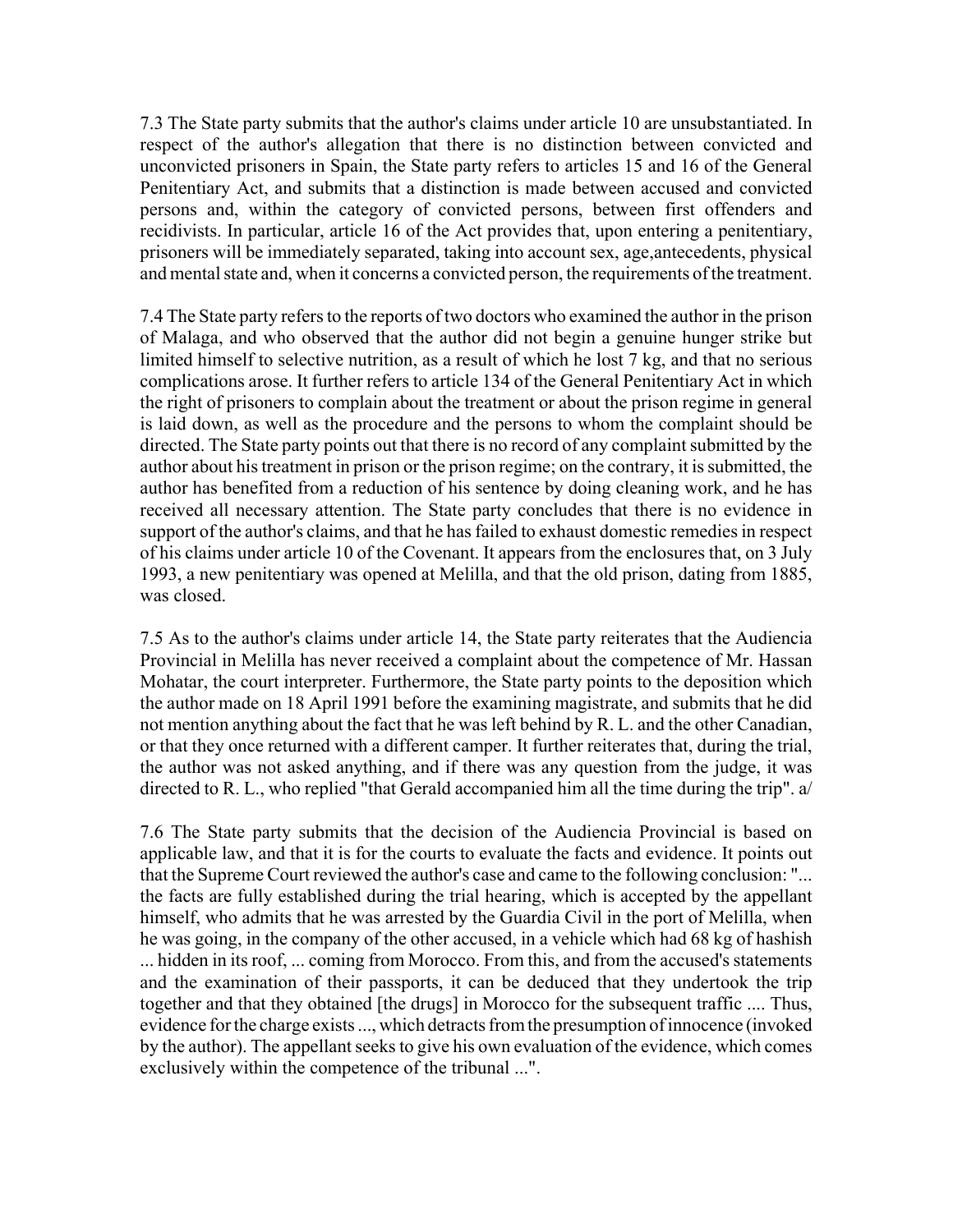7.7 Furthermore, the Supreme Court rejected the author's complaint that the court of first instance had committed an error in the evaluation of the evidence on the basis of documents that were submitted in the proceedings; in this context, the author referred to his and his coaccused's depositions, to the letters they had addressed to the examining magistrate, and to the record of the trial hearing. In declaring the claim inadmissible, the Supreme Courtreiterated its jurisprudence that: "depositions of witnesses or accused are nothing else but personal documentary evidence, and therefore cannot serve to challenge in cassation an error of fact flowing from documents that answer for the trial judge's mistake; and the letters referred to, ..., are rather a statement ..., which lacks the guarantees of the presence of a judge, registrar and defence attorney; especially when a statement is given during the preliminary inquiry and subsequently during the [trial] hearing". The State party concludes that the author, advised by counsel, did not apply for **amparo** against the Supreme Court's decision.

8.1 The author affirms that, on 8 August 1994, he was released on parole in Canada. He states that he is still willing to stand a retrial in Spain to prove his innocence, provided that a competent lawyer, interpreter and impartial observers are present. For his comments on the State party's submissions, he refers to his previous letters in which he pointed out, **inter alia**, that pursuant to article 4, paragraph 2, of the Optional Protocol, the State party has the duty to investigate in good faith all allegations of violations of the Covenant made against it and its authorities.

8.2 In this context, he submitted that the State party did not address his specific complaints, but was refuting his allegations in a general manner, and that he could not be expected "as a prisoner illegally tried, imprisoned and convicted in the face of overwhelming evidence to my innocence, with no resources, to provide proof, most of which is in the hands of the very people and organisations I am denouncing". He challenged the State party to invite the Committee to visit the prison of Melilla, to provide the Committee with the interpreter's **titulo de interprete**, and the date of qualification. In this context, he reiterated that the interpreter himself had indicated that he had not been appointed to interpret in English, but in Arabic and French. The author further requested the State party to make available to him all court documents relating to his case.

### Examination of the merits

9.1 The Human Rights Committee has considered the present communication in the light of all the information made available to it by the parties, as provided for in article 5, paragraph 1, of the Optional Protocol.

9.2 With regard to the author's claim that, as there was no interpreter present at the time of his arrest, he was not informed of the reasons for his arrest and of the charges against him, the Committee notes from the information before it that the author was arrested and taken into custody at 11:30 p.m. on 17 April 1991, after the police, in the presence of the author, had searched the camper and discovered the drugs. The police reports further reveal that the police refrained from taking his statement in the absence of an interpreter, and that the following morning the drugs were weighed in the presence of the author. He was then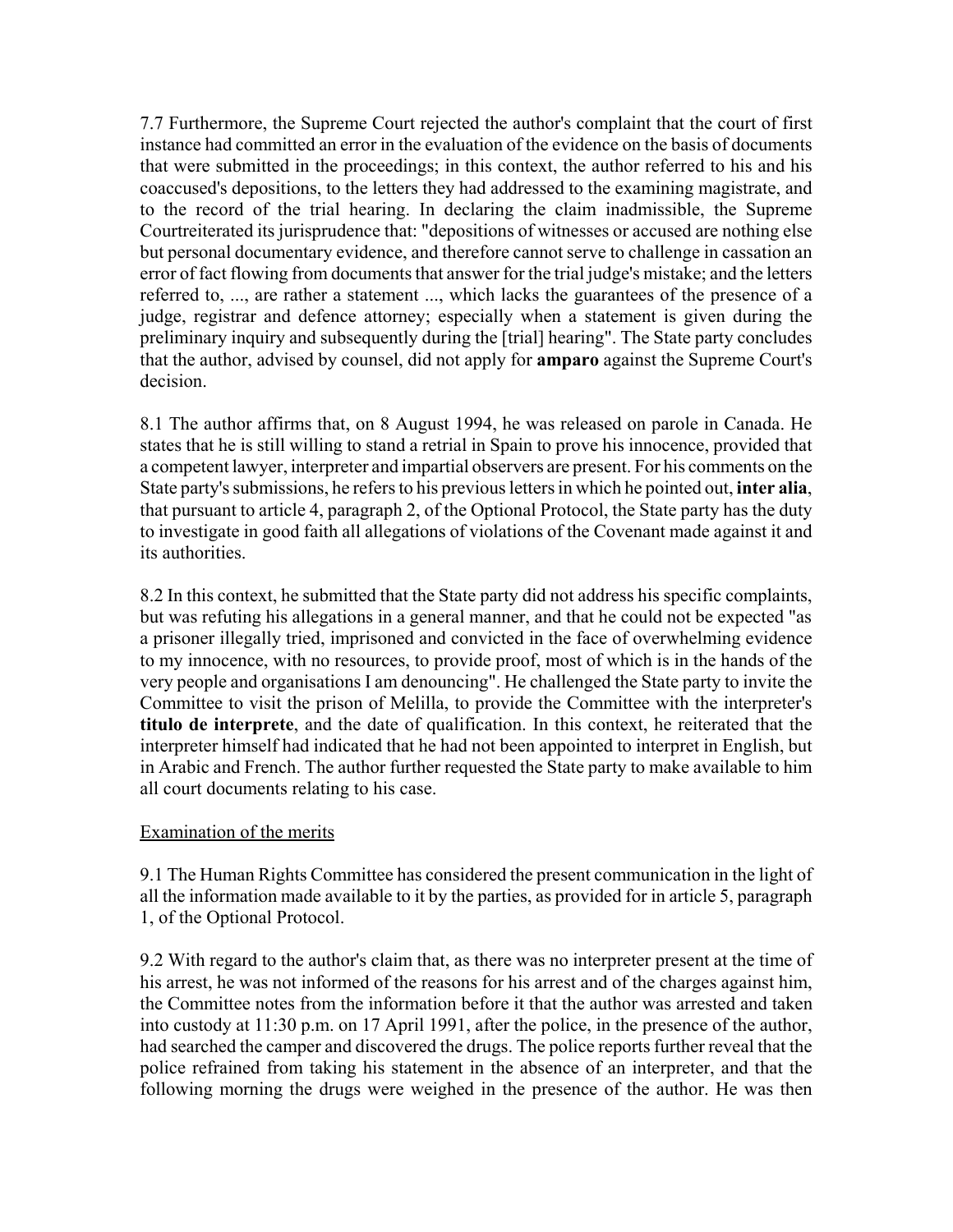brought before the examining magistrate and, with the use of an interpreter, he was informed of the charges against him. The Committee observes that, although no interpreter was present during the arrest, it is wholly unreasonable to argue that the author was unaware of the reasons for his arrest. In any event, he was promptly informed, in his own language, of the charges heldagainst him. The Committee therefore finds no violation of article 9, paragraph 2, of the Covenant.

9.3 As to the author's claim of a violation of article 10, on account of his conditions of detention, the Committee notes that they relate primarily to his incarceration at the prison of Melilla, where he was held from 18 April to 28 November 1991. Mr. Griffin has provided a detailed account about those conditions (see para. 3.1 above). The State party has not addressed this part of the author's complaint, confining itself to his treatment in the prison of Malaga, where he was transferred after his detention at Melilla, and to setting out relevant legislation. This apart, it has merely indicated that the old prison of Melilla was replaced by a modern penitentiary in the summer of 1993. In the absence of State party information on the conditions of detention at the prison of Melilla in 1991, and in the light of the author's detailed account of those conditions and their effect on him, the Committee concludes that Mr. Griffin's rights under article 10, paragraph 1, have been violated during his detention from 18 April to 28 November 1991.

9.4 The Committee has also noted the author's claim that, while awaiting trial at Melilla prison, he was detained together with convicted persons. The State party has merely explained that relevant Spanish legislation (arts. 15 and 16 of the General Penitentiary Act) provides for the separation of accused and convicted persons (see para. 7.3 above), without making clear whether the author was in fact separated from convicted prisoners while awaiting trial. The Committee notes that the author has sufficiently substantiated this allegation and concludes that there has been a violation of article 10, paragraph 2, in his case.

9.5 The Committee notes that the author claims that he did not receive a fair trial because of the incompetence of the court interpreter and the judge's failure to intervene in this respect, and that he was convicted because of poor translation of a question, as a result of which his statement during the trial differed from his original statement to the examining magistrate. The Committee notes, however, that the author did not complain about the competence of the court interpreter to the judge, although he could have done so. In the circumstances, the Committee finds no violation of article 14, paragraph 3 (f), of the Covenant.

9.6 The author further claims that there was no evidence against him. The Committee recalls that it is generally for the appellate courts of States parties to the Covenant to evaluate the facts and evidence in a particular case. It is not, in principle, for the Committee to review the facts and evidence presented to, and evaluated by, the domestic courts, unless it can be ascertained that the proceedings were manifestly arbitrary, that there were procedural irregularities amounting to a denial of justice, or that the judge manifestly violated his obligation of impartiality.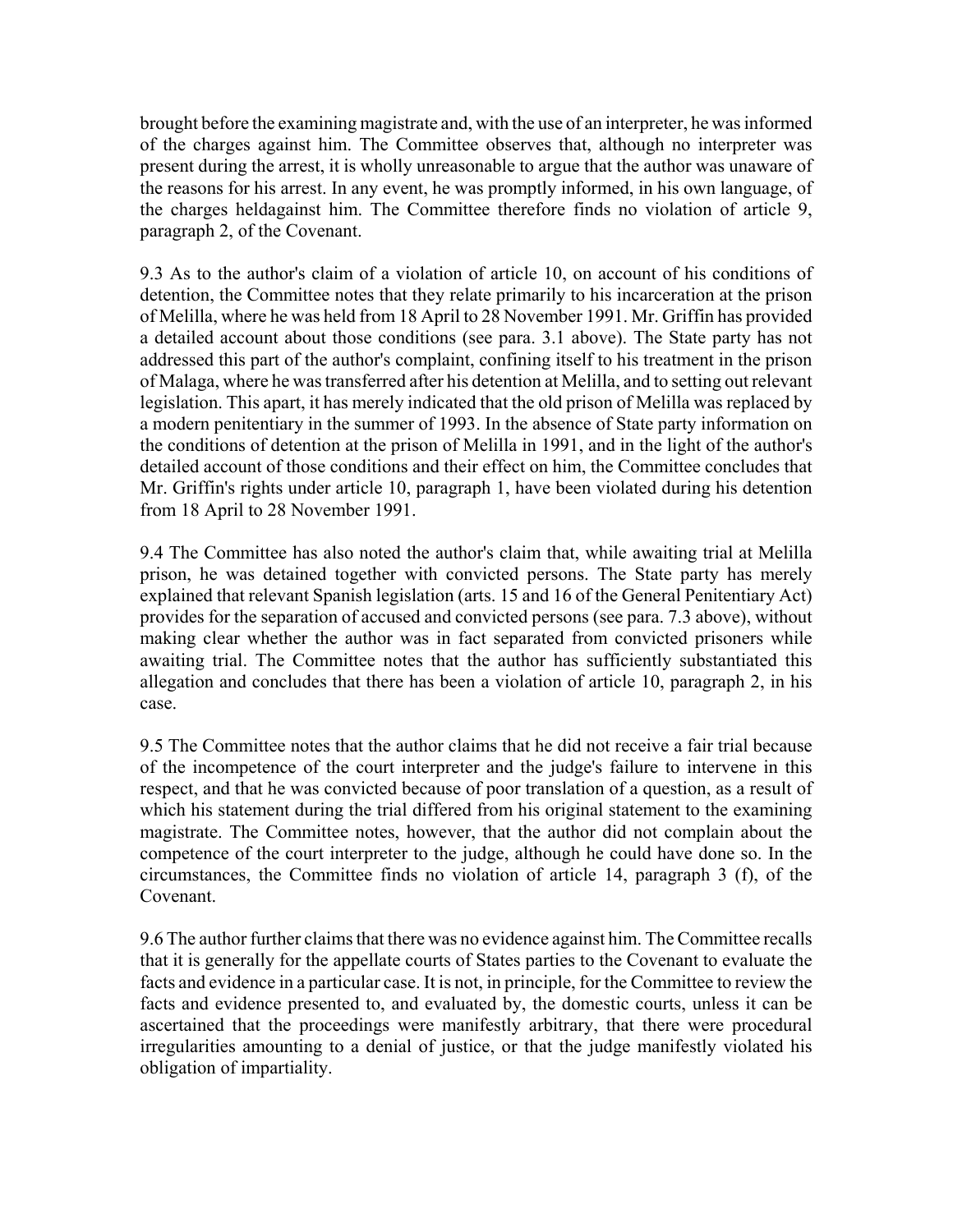9.7 The Committee notes that the author was assisted by a lawyer and interpreter when he made the statement to the examining magistrate set out in paragraph 4.4 above. It further notes that the author has signed the statement, which makes no reference to the fact that he was often left behind by R. L. and the other Canadian and that they once returned with a different camper. Furthermore, it transpires from the Acta del Juicio that the author merely stated during the trial hearing that he had no knowledge of the drugs concealed in the camper, and that, as submitted by the State party, R. L. testified that the author accompanied him during the whole trip. In the Committee's opinion, the author's claim that he was not allowed to give evidence or that he had inadequate interpretation during the hearing is not sufficiently substantiated. He was given the opportunity to make a statement, and it was R. L. and not the author himself who made the disputed affirmation.

9.8 As to the author's complaint about inadequate preparation and conduct of his defence at trial, the Committee notes that the barrister was privately retained by R. L. and the author, who granted power of attorney to her on 26 April 1991. It further notes from the information submitted by the author, that he was in constant contact with his lawyer in Canada and with the Canadian Embassy in Madrid, and that he had been assigned an attorney for the purpose of the preliminary hearing. If the author was dissatisfied with the performance of the barrister, he could have requested the judicial authorities to assign a lawyer to him, or he could have requested his Canadian lawyer to assist him in obtaining the services of another lawyer. Instead, the author continued to retain the services of the said barrister after his trial and conviction, until 8 November 1991. The Committee considers that, in the circumstances, any complaints, whether verified or not, about the author's barrister's conduct prior to or during the trial cannot be attributed to the State party. Accordingly, the Committee finds no violation of article 14 of the Covenant in this respect.

9.9 The Committee has taken note of the information submitted by the State party about the efforts made by the author's barrister, solicitor and the Colegio de Abogados of Melilla in respect of the author's appeal to the Supreme Court, and of the author's ambivalent attitude in spite of having been informed about the requirement of legal representation and the statute of limitations. It notes that the author had a legal representative, and this legal representative had access to the relevant court documents. This raises doubts about the veracity of his claim that he has never received a single document in his case. The Committee observes that the author was assigned legal representation for the purpose of his appeal, that grounds of appeal were argued on his behalf, and that his appeal was heard by the Supreme Court on the basis of a written procedure (sin celebración de vista), in conformity with article 893 bis (a) of the Code of Criminal Procedure. In the circumstances, and taking into account the fact that the case has been reviewed by the Supreme Court, the Committee finds no violation of article 14 in respect of the author's appeal.

10. The Human Rights Committee, acting under article 5, paragraph 4, of the Optional Protocol to the International Covenant on Civil and Political Rights, finds that the facts before it disclose a violation of article 10, paragraphs 1 and 2, of the Covenant.

11. The Committee is of the view that Mr. Griffin is entitled, under article 2, paragraph 3 (a), of the Covenant, to a remedy, including appropriate compensation, for the period of his